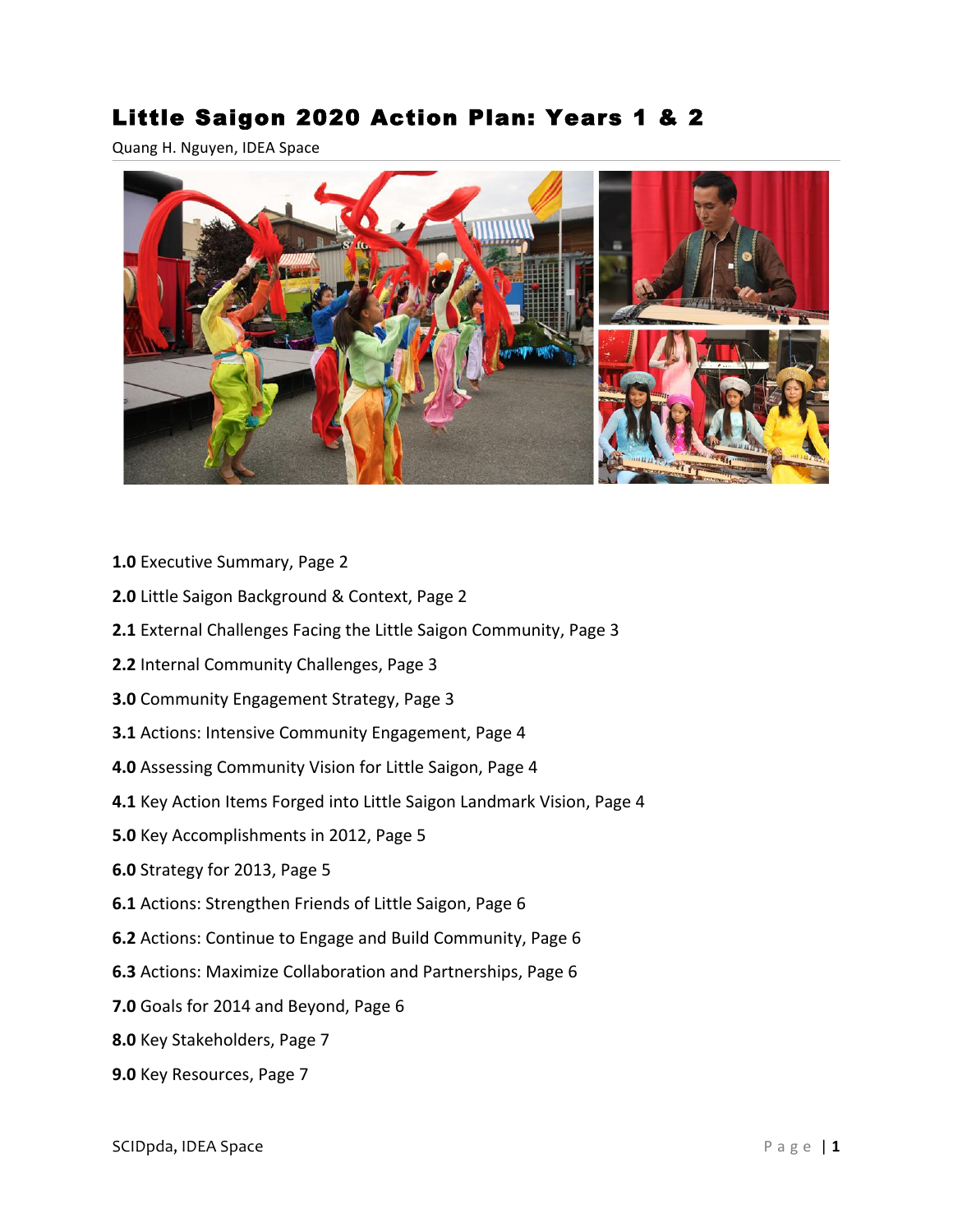## 1.0 Executive Summary

Seattle's Little Saigon neighborhood faces strong displacement forces due to its proximity to Downtown, a regional transportation hub, and recent major land-use changes allowing for significant density increase. The neighborhood is a social, cultural, and economic hub for the Vietnamese community in the Great Seattle Area. However, there are major internal community challenges preventing effective response to external displacement forces. Those internal challenges include lack of a community-based institution capable of advocating, engaging, and taking action on the community's behalf.

The Little Saigon 2020 Action Plan is a road map that will help guide the community capacity building process while also addressing external displacement factors. Using a project-based approach, it aims to rally the community around tangible projects with strong community support. Key elements of the plan's overall strategy are:

- Build civic momentum starting with a core group of passionate community stakeholders
- Focus that civic passion on a visionary project that aligns with community needs
- Develop a trusted and sustainable organization designed to harness community involvement for the improvement of Little Saigon
- Maximize collaboration and partnerships to leverage limited resources



#### 2.0 Little Saigon Background & Context

Seattle's Little Saigon neighborhood is located in the International District just east of Chinatown. This neighborhood is primarily a small business district with approximately 125 businesses, most of which are mom-and-pop restaurants, markets, hair salons, delis, and other food/retail/service sector businesses. About 65-70% of the businesses are owned by Vietnamese who came to the area as refugees beginning in 1975. The neighborhood has a little over 100 residential units, about half of which are market-rate condos and the other half, low-income rental units.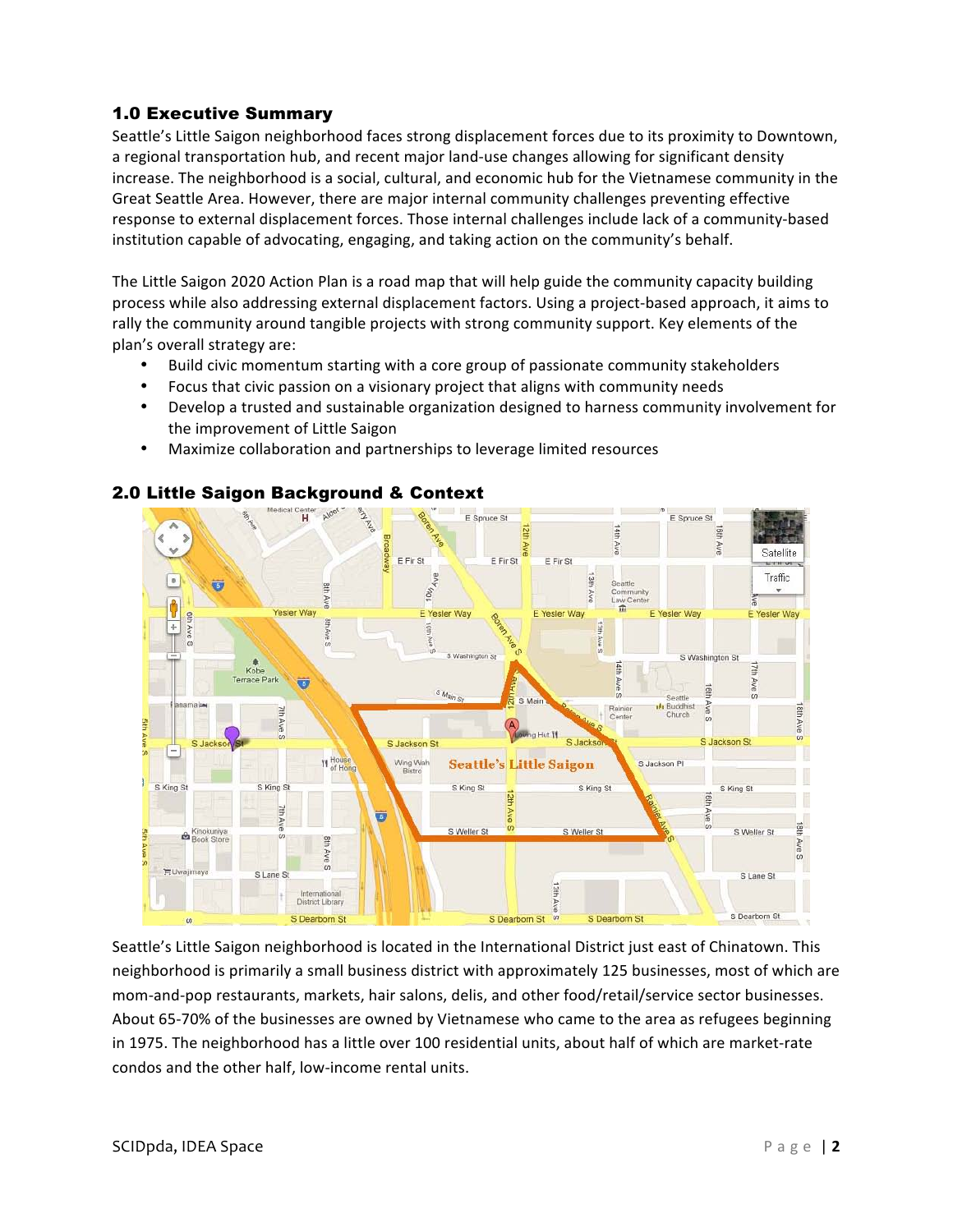The area between I-5 and Rainier Ave comprised mostly of vacant buildings during the 70's. It became known as "Little Saigon" in the early 80's when mom-and-pop shops began sprouting up around the intersection of  $12^{th}$  and Jackson as the Vietnamese refugees settled into their newly adopted country.

Currently, Little Saigon is a vibrant and vital social, cultural, and economic hub for the Vietnamese community in the Puget Sound area. There are approximately 55,000 people of Vietnamese-decent living in King County according to the 2010 U.S. Census.

## 2.1 External Challenges Facing the Little Saigon Community

Little Saigon's proximity to Downtown Seattle coupled with being a low-rise area makes it an especially attractive neighborhood for development. Adding fuel to the fire is the future First Hill Streetcar and recent major land-use changes of the South Downtown area as well as of SHA's 30-acre Yesler Terrace property. Little Saigon is facing economic forces that would likely uproot and displace this community if nothing is done.

## 2.2 Internal Community Challenges

These major changes to the area will unleash economic forces on a community that does not have any civic institutions capable of advocating, engaging, and taking action on the community's behalf. Business owners are pinned to their shops and restaurants in a constant battle to stay afloat. They are saddled with thin profit margins, fierce competition, rising costs, and sluggish demand due to a weak economy.

Associations and organizations in the Vietnamese community lack the capacity to address issues beyond the bounds of their programs. The religious institutions are fiercely independent and generally don't involve themselves in neighborhood matters. The broader Vietnamese community is fragmented and has a weak tradition of community collaboration and partnership.

## 3.0 Community Engagement Strategy 2012

Given the internal and external challenges, IDEA Space staff in partnership with Friends of Little Saigon (FLS), developed a Community Engagement Plan which incorporated the following elements:

- Educate stakeholders on issues impacting Little Saigon and broader Vietnamese community
- Assess community stakeholders' vision for Little Saigon
- Recruit a core group of passionate stakeholders to prioritize and advocate for a common vision
- Develop community stakeholders' capacity to advocate and engage in civic process
- Meet with elected officials and other decision-makers to advocate for specific deliverables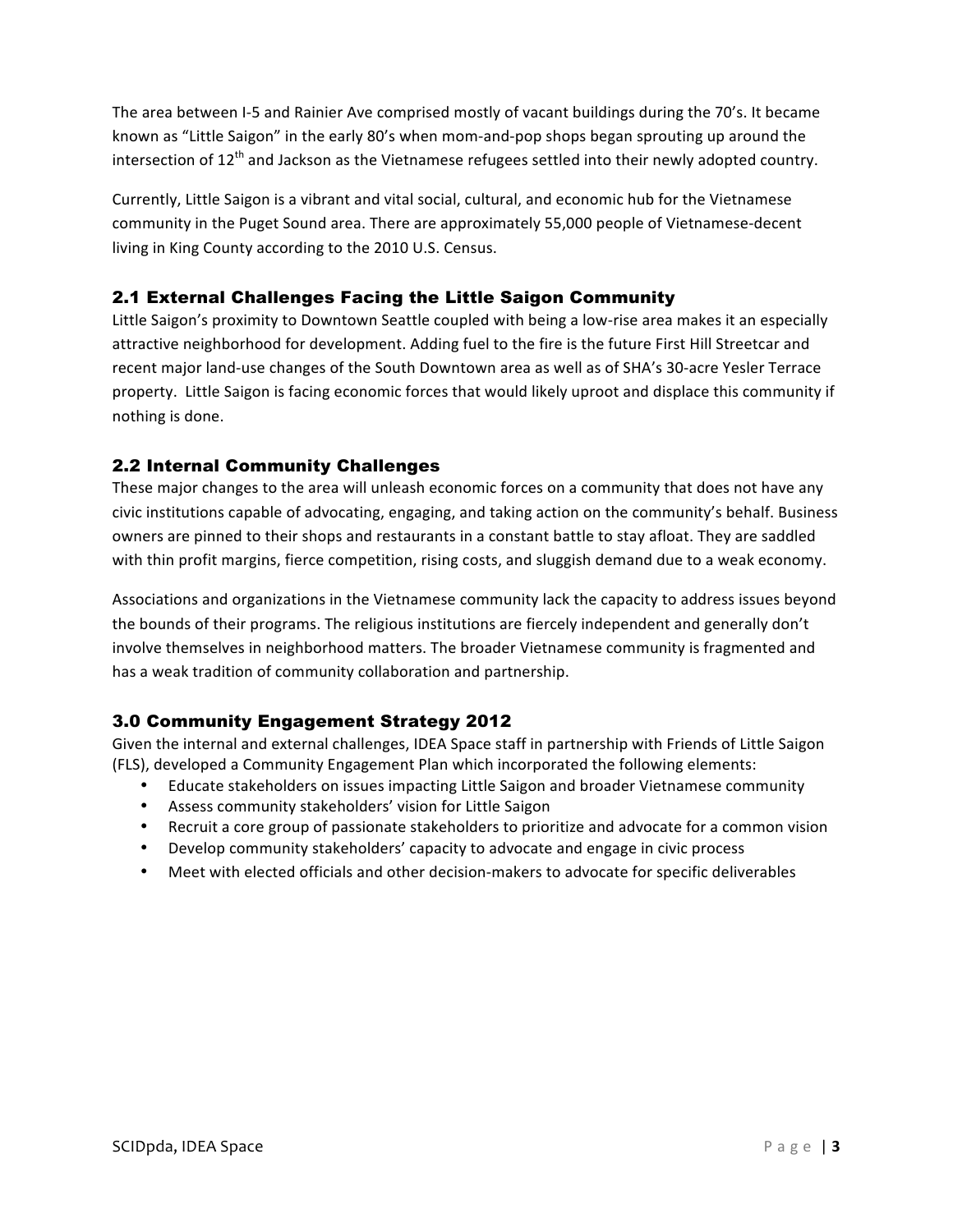## 3.1 Actions: Intensive Community Engagement

The Community Engagement Plan was implemented between December of 2011 and September of 2012. It included the following major meetings and events:

- 2 large community gatherings to educate stakeholders on Little Saigon issues and to solicit feedback on how they would improve the social, cultural, and economic fabric of Little Saigon
- 4 Friends of Little Saigon "core group" meeting where feedback from the community gatherings were discussed and prioritized
- Monthly meetings of FLS members to discuss civic engagement strategies and tactics
- 9 meetings with Seattle Councilmembers to discuss community issues and vision
- 2 City Council public hearings on Yesler Terrace rezoning where over 40 stakeholders attended

Through this engagement process, Friends of Little Saigon and IDEA Space were able to generate strong civic momentum which in turn strengthened FLS's position as a credible entity for the community to rally around.

#### 4.0 Assessing Community Vision for Little Saigon

Based on stakeholder feedback from two large community gatherings and four smaller "core group" meetings to prioritize the feedbacks, the following recommendations were elevated as action items:

#### **CULTURAL**

- · Build Vietnamese Cultural Center
- · Develop Little Saigon into center for Vietnamese-American arts, history and culture
- Preserve the stories and history of the Vietnamese refugee experience
- Share Vietnamese culture with broader community through regular events

#### **SOCIAL**

- Build affordable family and senior housing
- Increase community-based organizational capacity
- Advocate for medium-rise density to preserve neighborhood feel
- Advocate for more direct  $\bullet$  . transit connections with major Vietnamese-American population
- Develop open space and parks

#### **ECONOMIC**

- · Build affordable commercial space
- Business assistance and access to financing
- Develop centralized parking structure
- Create more opportunities for micro-enterprises
- Limit building heights to 65' commercial/85' residential

## 4.1 Key Action Items Forged into Little Saigon Landmark Vision

The Little Saigon Landmark project is a direct outgrowth of the elevated action items from the community visioning process. This project encapsulates many of the main recommendations into a single tangible mixed-use development that can more effectively focus limited community resources. The Little Saigon Landmark development aims to be the social, cultural, and economic hub of the Vietnamese-American community in the Greater Seattle Area.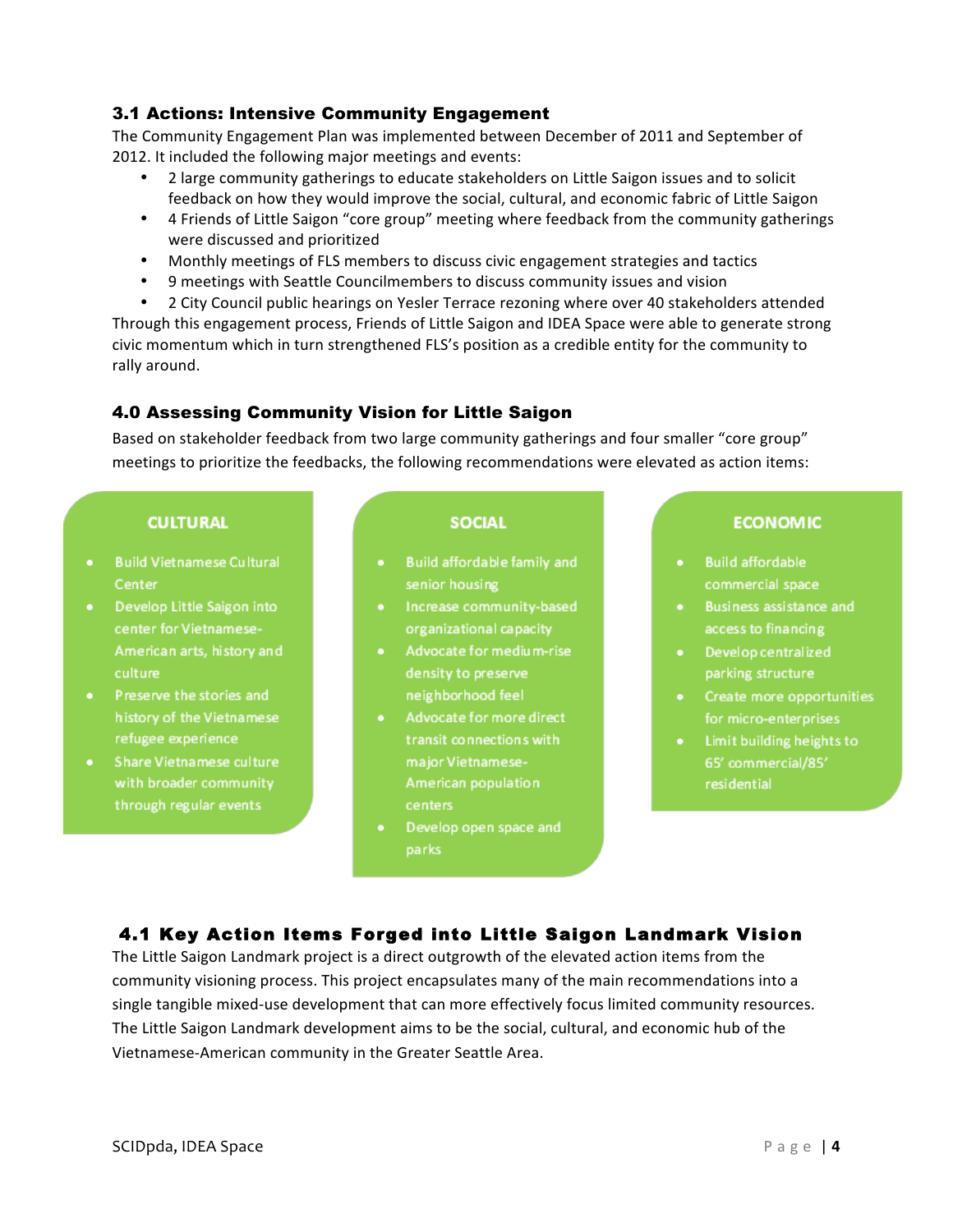The concept solidified into its current form as IDEA Space staff connected the dots between community priorities and key stakeholders with resources who are aligned with these priorities. The proposal has three main components:

- Vietnamese Cultural Center
- Destination Cultural Retail/Commercial
- Affordable Housing

The Vietnamese Cultural Center will be a multifunctional social and cultural gathering place. At approximately 10,000 to 15,000 square feet, the Center will include a large gathering/performance hall, exhibition space, office space for community nonprofits, and classrooms.

The **commercial/retail space** will be the largest component of the development at approximately 40,000 to 50,000 square feet. The centerpiece will be the *Emerald Market*, a 20,000 square foot indoor Southeast Asian-style market housing kiosk and booth vendors. The market will be activated by approximately 35 to 50 vendors offering a range of culinary as well as retail products. Also incorporated into the commercial/retail component will be:

- Banquet-size restaurant capable of seating 400-500 people
- Asian supermarket
- Bar/lounge
- Asian bakery

The Little Saigon Landmark development intends to be a cultural and retail destination for the Vietnamese-American community as well as all Seattleites who enjoy a great cultural experience.

Affordable housing will also be an integral part of this development at 75+ units with many 2 and 3bedroom units catering to families.

## 5.0 Key Accomplishments in 2012

- Elevated Friends of Little Saigon as a credible and effective advocate for Little Saigon
- Friends of Little Saigon was successful in winning the unanimous approval for City Council Resolution #31403 calling for City support for the Little Saigon Landmark project
- Through community organizing and engagement, FLS successfully persuade the City to allocate \$40,000 to go toward LS Landmark feasibility study
- Through FLS advocacy efforts, SHA agreed to participate in the feasibility study and was able to leveraged a \$100,000 grant from JP Morgan Chase Foundation for this purpose

## 6.0 Strategy for 2013

In order to build on the accomplishments of 2012, our strategy for 2013 must adjust to address the growing complexities as well as the growing opportunities of this project. The following strategy will guide actions taken in 2013:

- Strengthen Friends of Little Saigon's organizational infrastructure
- Continue to develop FLS into a trusted and sustainable organization designed to harness community involvement for the improvement of Little Saigon
- Continue to engage and build community through the Little Saigon Landmark project
- Maximize collaboration opportunities and partnerships to leverage limited resources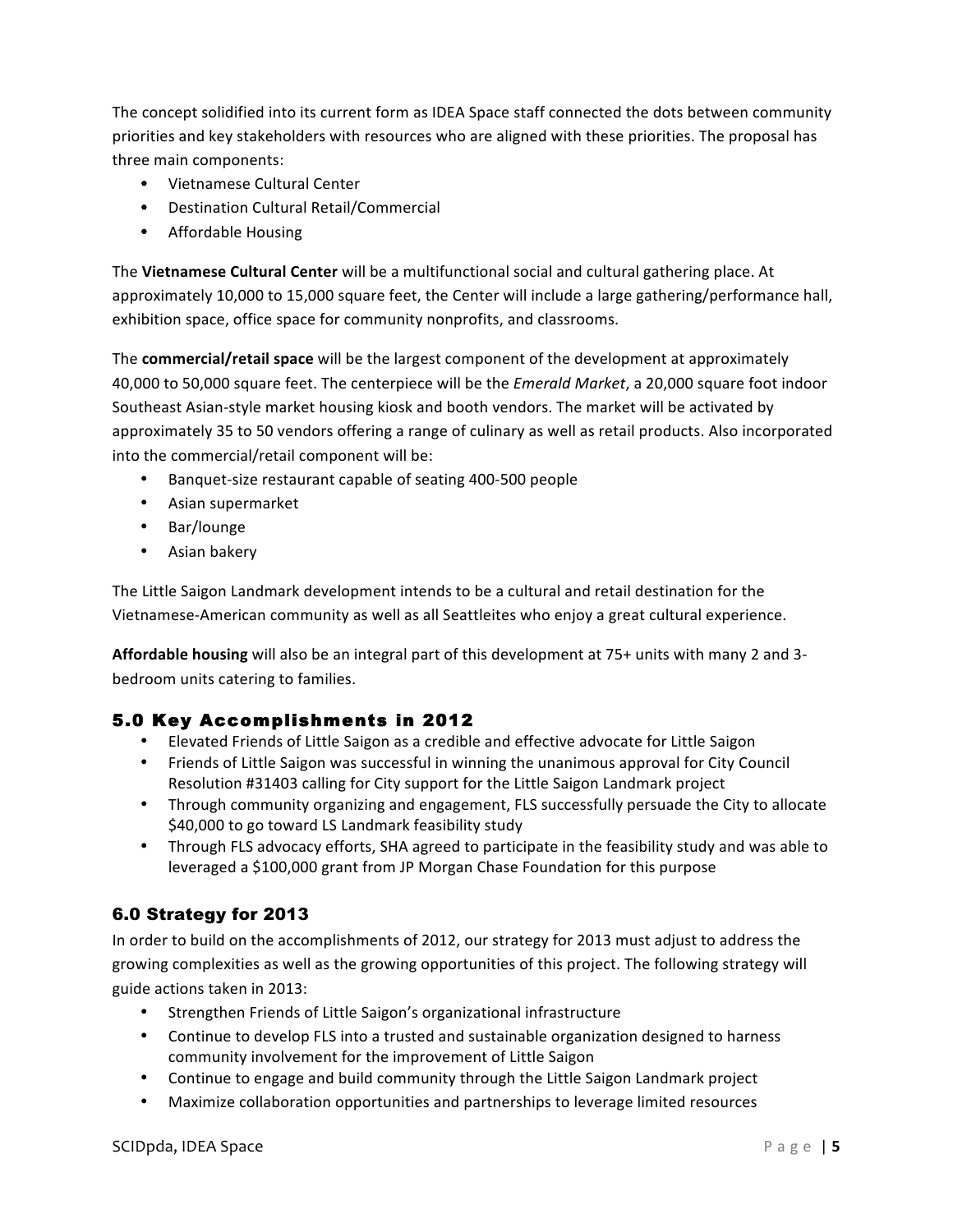## 6.1 Actions: Strengthen Friends of Little Saigon

As the Little Saigon Landmark project gains momentum and becomes more complex, it becomes even more crucial that the community, through FLS, be firmly in the driver's seat of this process. IDEA Space staff have lined up consultant resources to support this strategy. The main actions are:

- Institute clearly defined board roles and responsibilities, by-laws, organizational and board structure
- Target and recruit passionate and qualified community stakeholders for FLS membership and board
- Implement board training to ensure effective board governance
- Develop a strategic plan that addresses long term FLS sustainability and relevancy issues
- Develop and submit application to IRS for  $501(c)(3)$  status

## 6.2 Actions: Continue to Engage and Build Community

Capitalize on the visibility and credibility garnered through advocacy efforts during 2012 by expanding FLS's reach in the community and developing opportunities for more community engagement. Main actions:

- Create and implement communications plan for FLS
- Develop multiple touch points for community stakeholder to engage in Landmark project and other Little Saigon improvement projects
- Continue to solicit community feedback on Action Items

## 6.3 Actions: Maximize Collaboration and Partnerships

Target and reach out to potential resource partners with aligning interests. Main actions:

- Define and clarify roles and responsibilities between all key stakeholders for the Little Saigon Landmark feasibility study
- Continue to build bridges to groups/organizations in the Vietnamese community as well as groups/organizations outside the Vietnamese community
- Partner with Seattle Department of Planning for Little Saigon Neighborhood Planning process
- Continue to reach out and engage with local, state, and federal decision-makers
- Partner with resource providers such as Seattle University and University of Washington on community capacity building projects

# 7.0 Goals for 2014 and Beyond

The Little Saigon 2020 Action Plan will evolve as social, cultural, economic, and political factors shape the civic landscape over time. However, the overarching goals of **community capacity building**, civic **engagement**, and **neighborhood cultural preservation improvement** should remain fairly constant. Projected goals for 2014:

- Assemble financing package for the Little Saigon Landmark development
- Develop business technical assistance support structure for landmark retail tenants
- Continue expanding community involvement and membership to FLS
- Leverage community involvement to other Little Saigon improvement projects
- Add staff capacity for Friends of Little Saigon